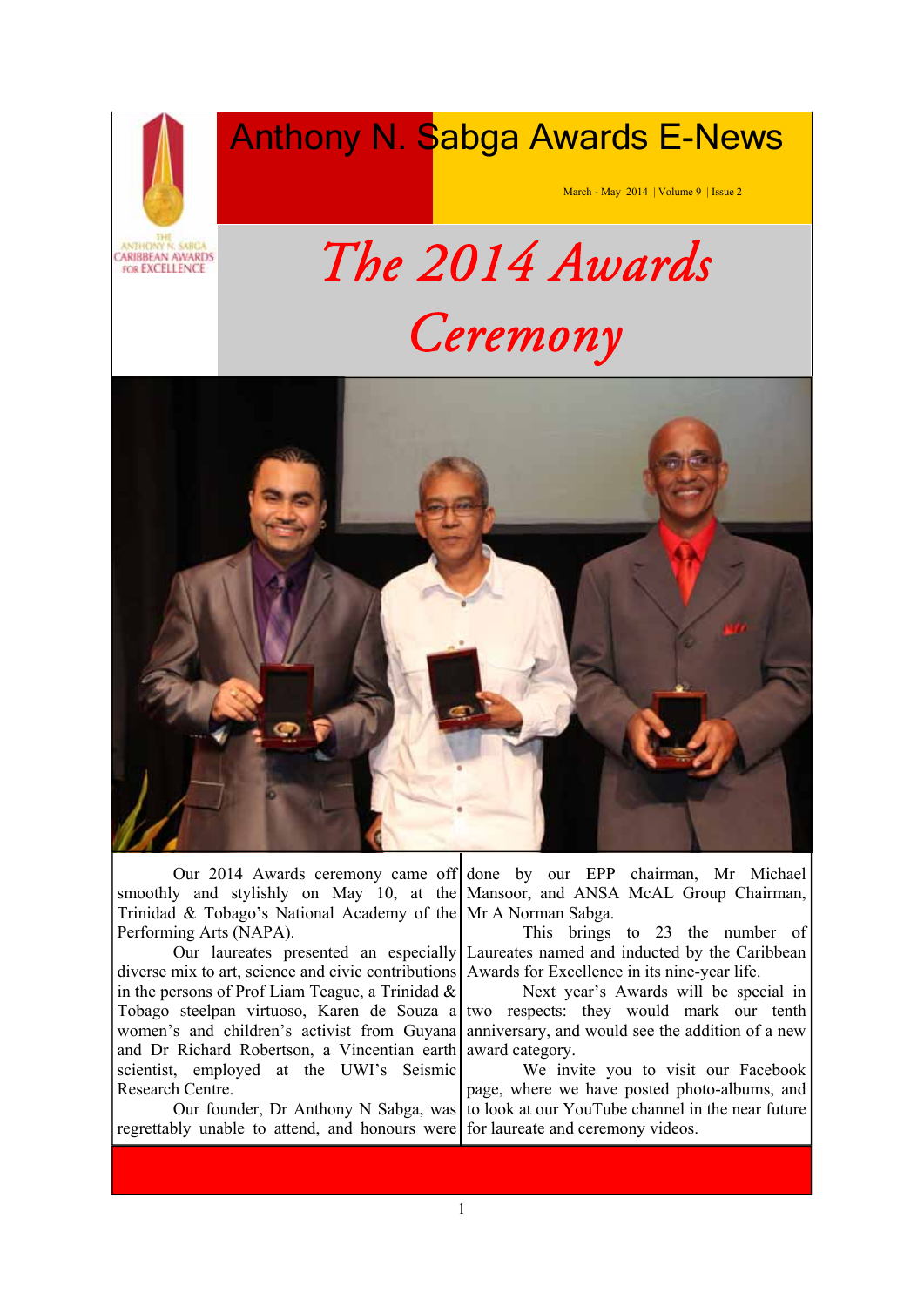# **Karen de Souza Public & Civic Contributions, Guyana**



RED THREAD was born 28 years ago in 1986, in the aftermath of the crisis of the left in the Caribbean and the onset of neoliberal development in our region. Our political purpose, mission and vision have been shaped through our engagement with the marginalized women and the communities in which they live in the coastal and interior areas of Guyana. So, since the crises we currently face do not only affect women, you may ask: why a women's organization?

 The explanation lies in our understanding of the role of women as producers and reproducers of labour. It is women who keep our families and communities intact and functioning. This means that the better informed, organized and supported women are, the healthier our children, youth, men and communities will be. Our work has made it clear - if you address the needs of women, you address the needs of communities.

Red Thread has survived the disdain, scepticism and hostility of successive governments in Guyana, whether PNC or PPP, largely because of our commitment to our *vision* as opposed to *funding*, and because of the ever-present need to work with those without a voice — the working poor, the victimised and marginalised — to challenge the structural inequalities in our society, which have given rise to an epidemic of economic, social and physical violence, not only in Guyana and the Caribbean but throughout the global south.

In Guyana, despite the so-called recent success story of economic development and the celebration of macroeconomic growth, we live with an ever widening gap between the wealthy and the poor.

 The presence of mansions in gated communities (in which a number of our politicians live) lying cheek by jowl with the shacks in squatter communities gives voice to the artificiality of the current MDG indicators of development. One of the women in Red Thread recently called on the government to include her household economy in their calculations since her macroeconomic fundamentals were lagging far behind those the government boasts about.

 Indeed, in all our territories we can see evidence of tremendous wealth and also the most abject poverty. We can talk about those who routinely fly to Miami for their weekend shopping and those who are challenged to find the next meal for their children.

It is in placing the latter at the heart of our concerns that Red Thread stands apart from other civil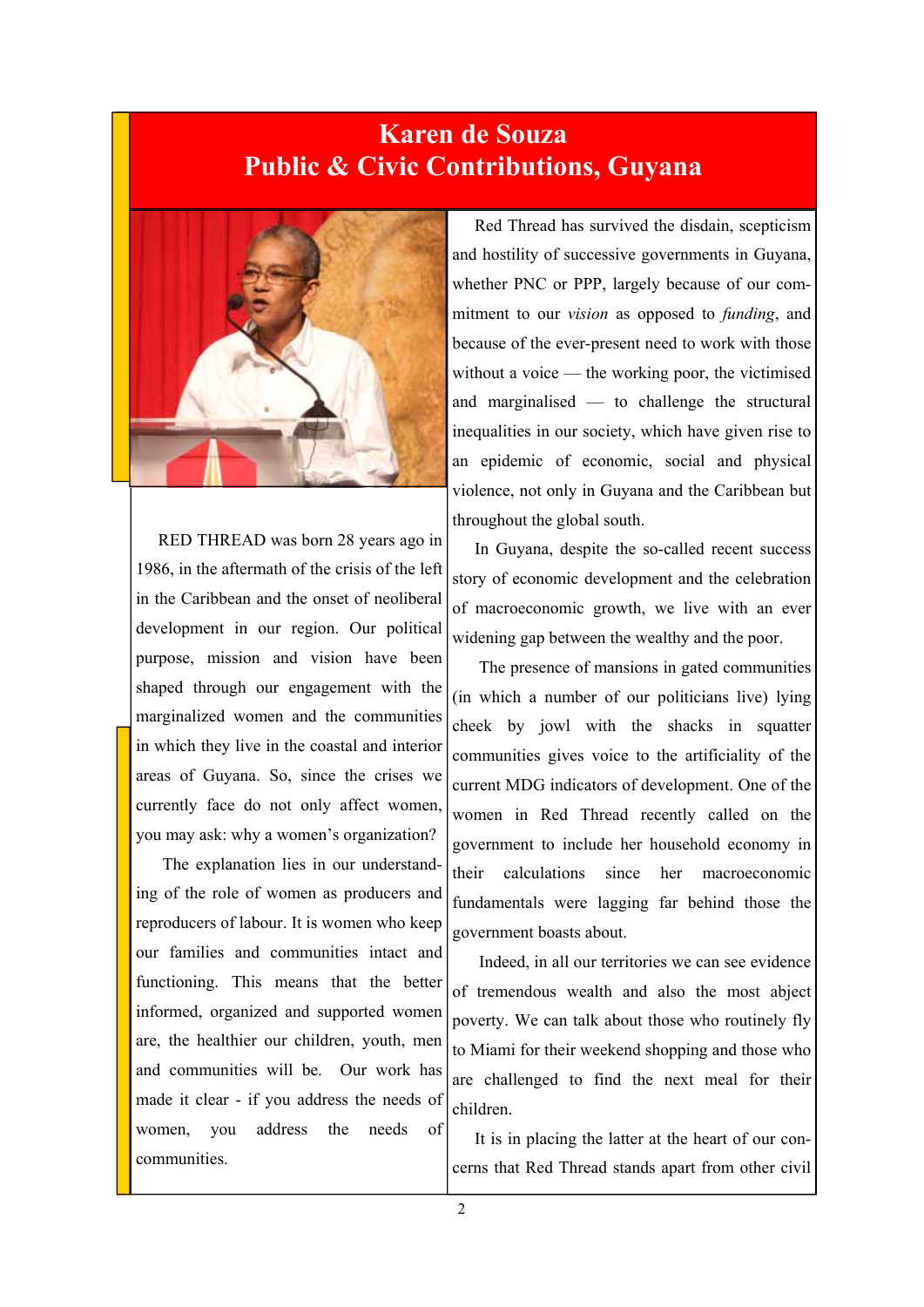# **Karen de Souza Public & Civic Contributions, Guyana**

society organisations that have arisen from the neoliberal agenda. The so-called NGO-isation of development has allowed NGOs to mushroom up but also, to all-too-quickly disappear when the funding dries up.

Red Thread's vision of social justice and transformed relations between our peoples is a denial of the view that development can come from such NGOs engaging in paid project after paid project. As a region, I would suggest we must examine critically the economic and political policies and programmes that contribute to the growing numbers of the voiceless and marginalised.

It is madness to continue to implement programmes whose design is to further impoverish the poor and expect that the occasional alleviation measure will correct the imbalance. The trickle-down theories do not work – we have seen this since the first structural adjustment programmes in this region back in the 1980s.

But with all my concerns and criticisms, we can still celebrate the determination and commitment of many, many unnamed groups and individuals in our region. I must name two of my unsung heroines — Cora Belle, of Red Thread and Clotil Walcott the founder of the National Union of Domestic Workers of T&T — after whom we named the labour rights drop-in service at our women's centre.

We can also celebrate the vision of the founder of the Anthony N Sabga Awards, an

award which I believe exemplifies a view of forward-thinking corporate responsibility, which, in the midst of despair and cynicism, celebrates a belief in the human potential of this region.

 I would like to thank the Guyana Committee for their support of my nomination. I must also especially thank the Guyana researcher, Roxana, for her dogged determination to complete her assignment. Thank you Linda for your unwavering support of my work.

I am particularly appreciative of this award because the ANSA McAL Foundation, in recognizing my work, is validating the mission of the committed women of Red Thread and signaling to the region that one does not have to accept the status quo, that having a vision of a truly democratic future is vital, that the work of organizing and advocacy are critical to that vision, and that the increasing violence against women and children is not to be tolerated.

There is much truth in the words of the song:

*Until the philosophy* 

 *that holds one man superior and another inferior* 

 *is finally and permanently discredited and abandoned,* 

*everywhere is war…..* 

We can end the wars — all of them.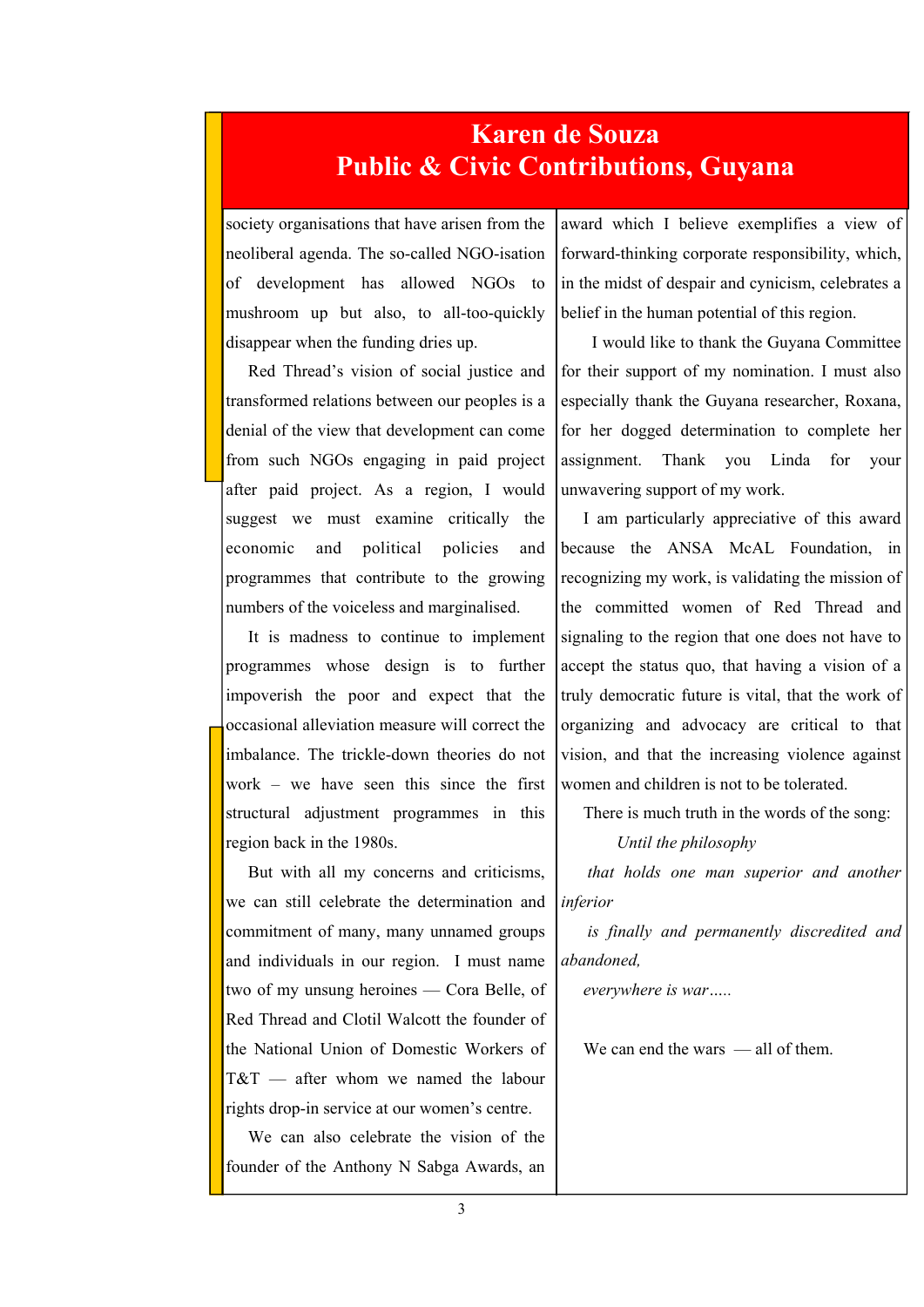### **Dr Richard Robertson Science & Technology, St Vincent & The Grenadines**



I would like to start by expressing my sincere thanks to the ANSA McAL Foundation and to Dr Anthony Sabga for their vision in conceiving of and continuing to promote this Awards Programme. Despite the challenges we face in this region, I have a strong belief in the Caribbean, and consider that recognition of our own exemplars is extremely important in building a Caribbean civilization.

Although my path to this podium tonight was ignited by the impact of an erupting volcano on a teenage mind, still largely undecided on his direction in life, it was helped in no small measure by some fantastic people along the way. In accepting this award tonight, I therefore pay tribute to my family, to my friends and to my colleagues, especially those at the place where I have spent most of my professional life, the University of the West Indies Seismic Research Centre. I am indebted to all of you.

I consider myself fortunate to have been guided, supported and influenced in my development, by three strong women: my mother whose unwavering belief in and support of her children provided a firm bedrock upon which to build our lives; my sister

whose own accomplishments and determination to find her chosen path was both an inspiration and a driving force for me to find my own, and my wife, my partner in life, whose friendship, love and support has enabled me to stay rooted, confident and resolute in my endeavours.

I am also thankful for the sterling examples of scientific prowess provided by such Vincentians as Dr I. Earle Kirby, Profs Julian Duncan and Leonard O'Garro, an ANSA Caribbean Awards laureate in his own right. I am glad for the guidance provided by such persons as Dr Dexter and Mrs Freida Shim, Prof Steve and Mrs Ann Sparks and Prof Trevor Jackson. To my friends and colleagues I am especially grateful.

I stand before you tonight as a Geologist by training, a Volcanologist through experience; in sum an Earth Scientist who has had the good fortune of working with a great team of people, in a region where the natural processes that have engaged our scientific interest, happen often enough, to provide sufficient data to keep us all fully engaged in solving scientific problems.

 I have always been driven by challenges and by a desire to find solutions to mitigating natural hazards. In this regard there has been no better place to do this than at the University of the West Indies Seismic Research Centre, the regional agency with the mandate to monitor geological hazards and to provide professional advice on these to the Eastern Caribbean region. This is an agency that has managed to survive for over 60 years in a region with limited resources, and despite having responsibility for hazardous events, that often occur in time scales that pose serious challenges to maintaining society's interest.

It is wonderful to receive this award in the  $61<sup>st</sup>$ year of existence of this institution. No organization survives for 60 years simply on the strength of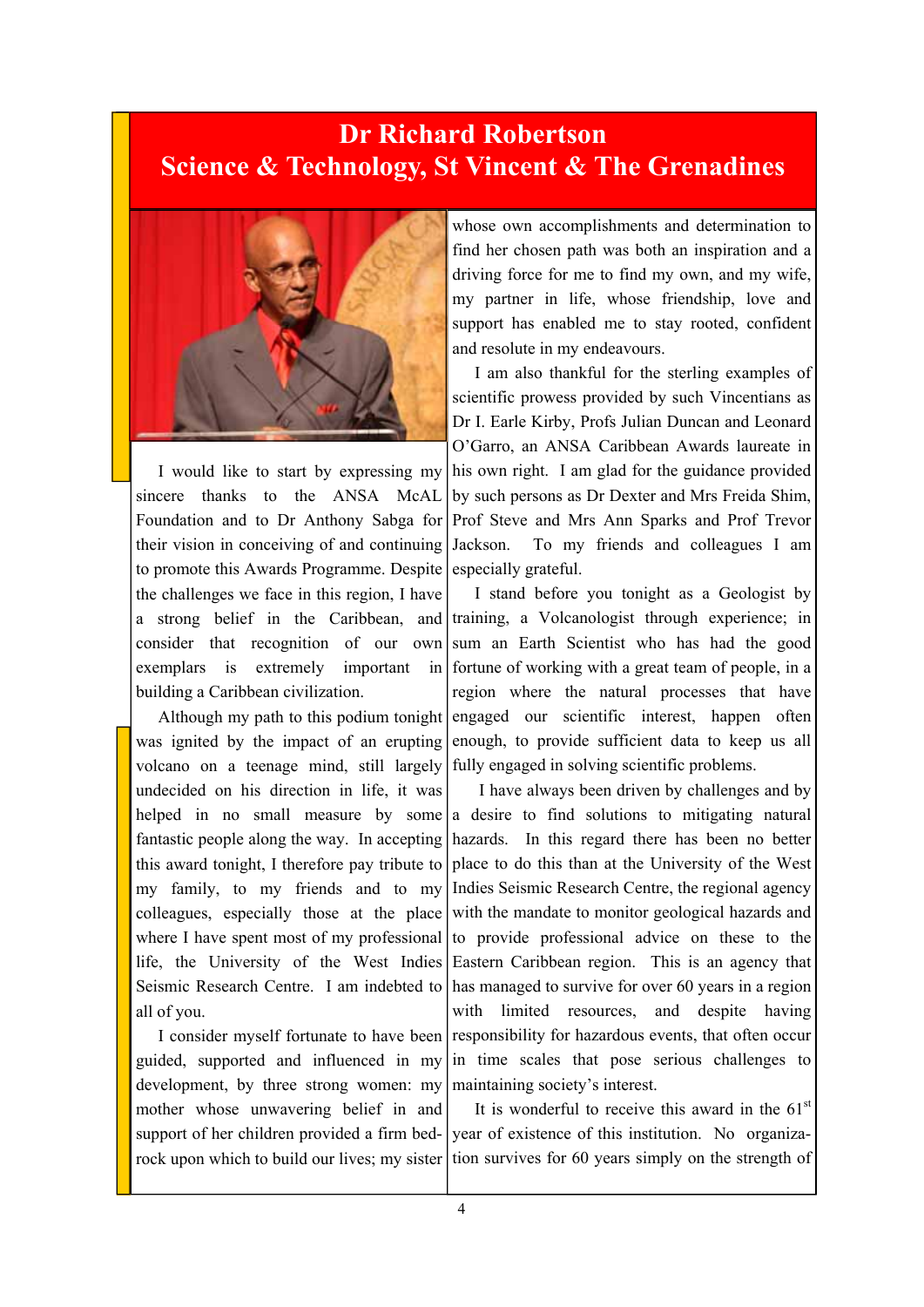## **Dr Richard Robertson Science & Technology, St Vincent & The Grenadines**

one individual and I consider that this award tonight is as much recognition of my own efforts as it is of the entire team at the SRC.

This Centre has an excellent record of providing guidance to disaster management officials, governments, businesses, civil society and the public on all types of geologic hazards. It is engaged in a multi-faceted education and outreach programme that focuses on young people and on the preparation of specialised outreach products for various types of audiences.

The Caribbean is a multi-hazard landscape in which human settlement has placed increasing pressures on the environment, resulting in increased vulnerability to natural hazards. One would be hard-pressed to live anywhere in these islands that is not susceptible to the impact of at least one type of hazard, whether natural or man-made. We live in a region where efforts at sustainable development can be severely set back by an earthquake, an erupting volcano or by a tsunami. The work of the SRC in disaster risk reduction in the Caribbean is therefore critical, and needs to be provided with greater support.

So while I am honoured and humbled to be recognized for my work, I believe that this Award provides an opportunity: an opportunity to focus attention on the work of the Centre and on the need for greater efforts to be made towards building resilience to natural hazards in our region.

We need help to support applied research that is relevant, and can have significant impact on our national and regional development agenda and ultimately, on the lives of the people in our communities. We would like to move away from simply moni-

toring, data collection and research to the creation of useful tools that policy makers and planners can apply to guarantee that development is sustained in these islands. With these products we would be ensuring that knowledge of hazards is not just kept amongst the scientific community but has been packaged in a manner that is applicable and useful to a wide range of stakeholders.

In closing I wish once again to commend the ANSA McAL Foundation for its foresight in promoting these awards, and to congratulate my fellow laureates. Like the others who have gone before me it is my intention to use the opportunities provided through this award to further my work in this region.

Many gaps exists in our knowledge of natural hazards and there is much still to be done. I leave you with words borrowed from one of our first laureates Professor Terrence Forrester who in accepting his award noted that, "Scientific research now and in the proximate future is of vital importance to the development of our Caribbean people". This is a statement with which I am in complete agreement.

I thank you.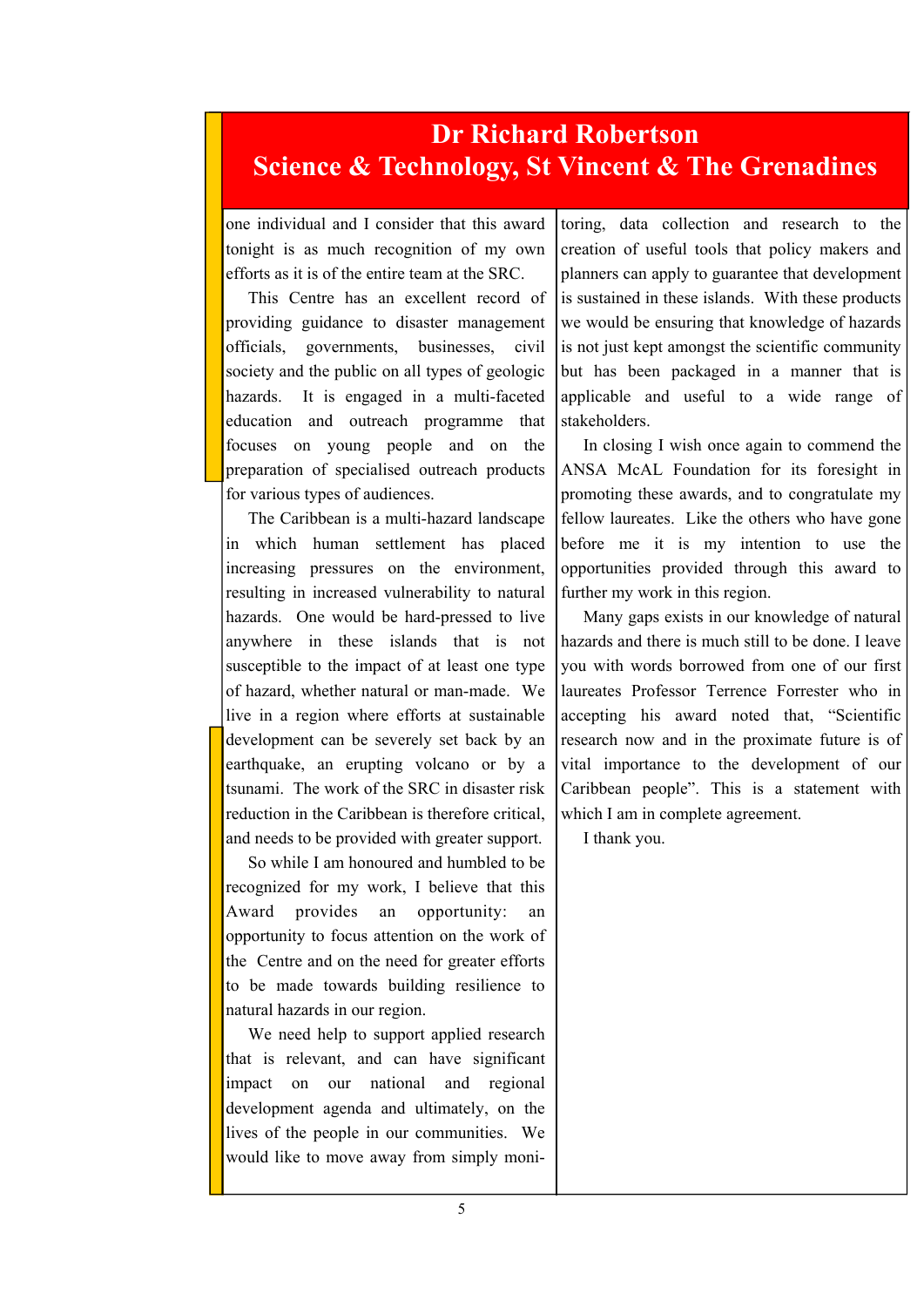#### **Prof Liam Teague Arts & Letters, Trinidad & Tobago**



 It has been my life's work to consistently highlight the steelpan's profundity, versatility and beauty, and I am sincerely grateful to the ANSA McAL Foundation for recognizing my humble efforts. This evening, I'd like to pay homage to a number of people who have played integral roles in my life.

*My mother, Pearl Teague, and my late father, Russell Teague.* I have often wondered why my parents never tried to dissuade me from following a life in music; which, truth be told, does not always offer the type of security that other disciplines may. I read recently that the late John Lennon, of the Beatles, when asked by his high school teacher what he wanted to be when he grew up, simply responded: Happy. To my mother and late father, I am so appreciative of all the sacrifices that you have made and I thank you for allowing me to follow my passion and be happy.

 Mahatma Gandhi once said that *[the best way](http://www.brainyquote.com/quotes/quotes/m/mahatmagan150725.html)  [to find yourself is to lose yourself in the service](http://www.brainyquote.com/quotes/quotes/m/mahatmagan150725.html)  [of others.](http://www.brainyquote.com/quotes/quotes/m/mahatmagan150725.html)* The people that I am about to recognize, inspired, supported and helped to shape my early life as a musician.

*Mrs Shirley James* made it possible for me to have violin lessons from an early age, and also invited me to be a part of the then National Youth Orchestra of Trinidad and Tobago. The experience playing in that ensemble proved to be an invaluable asset in my musical development. Mrs. James has been instrumental in assisting so many young people, and

because of her caring and generous nature, the importance of serving others was embedded into my consciousness from a very early age.

*Ms Joy Caesar.* When I was accepted to read for a Bachelor's Degree in Music at Northern Illinois University, the university offered me a partial scholarship. Not having the means to personally fund the rest my education, I contacted several individuals and businesses for assistance, but to no avail. Luckily, God sent an angel in the form of Ms Joy Caesar, who was then Vice-President of CitiBank, and also the director of the Southernaires choir. Ms Caesar made it possible for me to complete my freshman year at NIU. She also took a genuine interest in the well-being of my family. Ms. Caesar, were it not for your intervention, I probably would not have been able to realize many of my dreams. I remain eternally grateful to you.

*Mr Robert Foster.* Before leaving these shores to further my education, I was approached by Robert Foster to do recording. The work that resulted was the CD *Hands Like Lightning*. Because of the popularity of the CD and video to the title track, which was played on the television with amazing frequency, I received a great deal of recognition and, particularly in the steelband world, my work garnered a significant amount of attention. Mr Foster eventually assumed the role of my manager and our collaborative efforts resulted in several other recordings.

While I have been always thankful for Mr Foster's support and guidance career-wise, it is the life lessons that he taught me — particularly the importance of respecting and honoring one's parents and preparing for the future — that I have cherished even more. Mr Foster, you have been a father figure and I will never forget what you have done for me.

*Al O'Connor.* I give thanks to Al O'Connor, former Associate Dean of the College of Visual and Performing Arts, and former Head of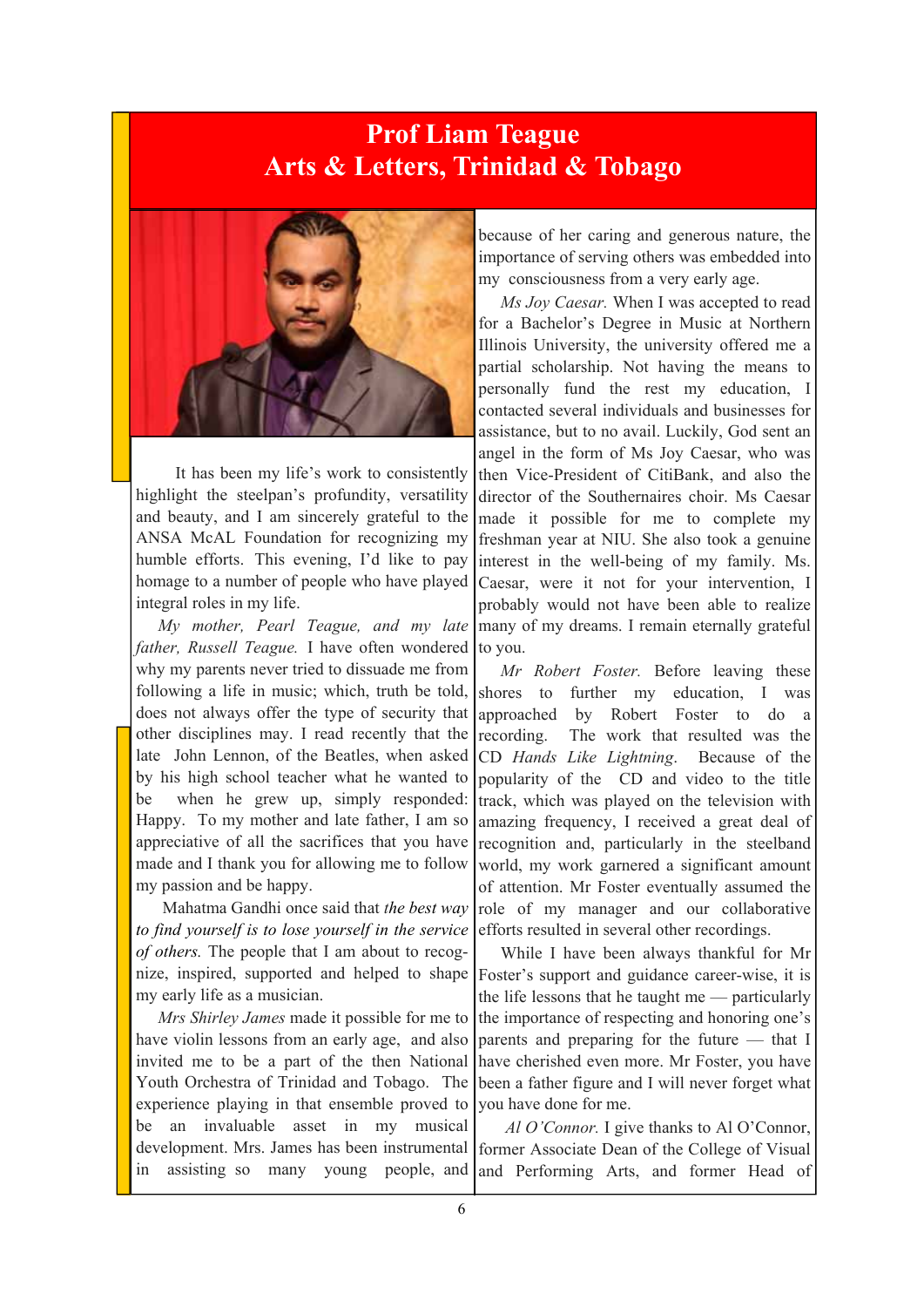#### **Prof Liam Teague Arts & Letters, Trinidad & Tobago**

Steelband Studies at NIU. O'Connor made it possible for me to receive a partial scholarship to NIU; and, during my time as a student, he cemented many opportunities around the USA for me to highlight my talent. He also, in no small measure, helped me develop a proper career as a steelpan musician. I continue to hold him, both as a teacher and mentor, in high regard.

*Cliff Alexis* is one of the greatest figures in the steelband world, and I am blessed to co-direct the NIU Steelband with him. He has served as a mentor and confidant and is the definition of a true friend. It has been an honor to learn from this great man and to consistently collaborate with him in breaking down musical barriers and taking the steelpan to new audiences.

*Les Trilla.* The former CEO of the Trilla Drum Corporation in Chicago. This amazing human being has been the main benefactor of the NIU Steelpan program since the early 1990s and, from my sophomore year at NIU, funded my entire education. Since that time he Scholarship, which primarily supports graduate steelpan students from the Caribbean to study at NIU. His generosity has profoundly impacted my life and numerous students who have graduated from NIU – many of whom have gone on to share their knowledge at institutions such as the University of the West Indies and University of Trinidad and Tobago.

*Ms. Cynthia Stiehl.* Yet another angel that was very generous in her support of my studies and also my passion to commission new pieces for the steelpan. I am very grateful.

*Lorena, Jaden and Jeida.* To my wife, Lorena Nunez, and children, Jaden and Jeida Teague-Nunez, thank you for everything. Lorena — we could write volumes about the trials and tribulations that we have encountered and the sacrifices that we have

had to make to actually be together. Thank you for being such an amazing wife and mother and for putting up with the not-so-conventional life that is part of being married to a musician. To my children, Jaden and Jeida — you are my everything!

*The Pioneers of the Steelpan.* During the embryonic stages of the steelpan, its practitioners were often treated with utter disrespect and indifference and were ostracized by Trinidadian society. To amplify this point, allow me to read you a commentary that was sent to the editor of the *Trinidad Guardian* on June 6, 1946:

*Pan beating is pan beating in any language and in any form. It does nobody any good, and when it is indulged in all day all night, day in and day out, it is abominable. Why is there no legislation to control it? If it must continue and if by virtue of its alleged inherent beauty and charm it will someday bring popularity and fame to the island and fortune to the beaters, then by all means let it go on- but in the forests and other desolate places.*

has gone on to found the Les Trilla it is nothing short of miraculous that pan's Having to face such attitudes on a daily basis, pioneers could maintain the vision, belief and fortitude which would prove influential in the realization of the steelpan as a legitimate musical instrument. In addition, whether directly or indirectly, their "audacity and boldfaceness", as Dr. Kim Johnson, so accurately puts it, has allowed people like myself, through the medium of the pan, to captivate the hearts, souls and imaginations of people across the globe.

> While there is no doubt that the steelpan has made astronomical strides, I remain convinced that we have just begun to scratch the surface of the instrument's potential. Whether as a performer, educator, composer and / or arranger, I am committed to taking the steelpan to heights unknown, and will remain a humble servant of Trinidad and Tobago and the rest of Caribbean region. Once again, I thank the ANSA McAL Foundation for this tremendous honor.